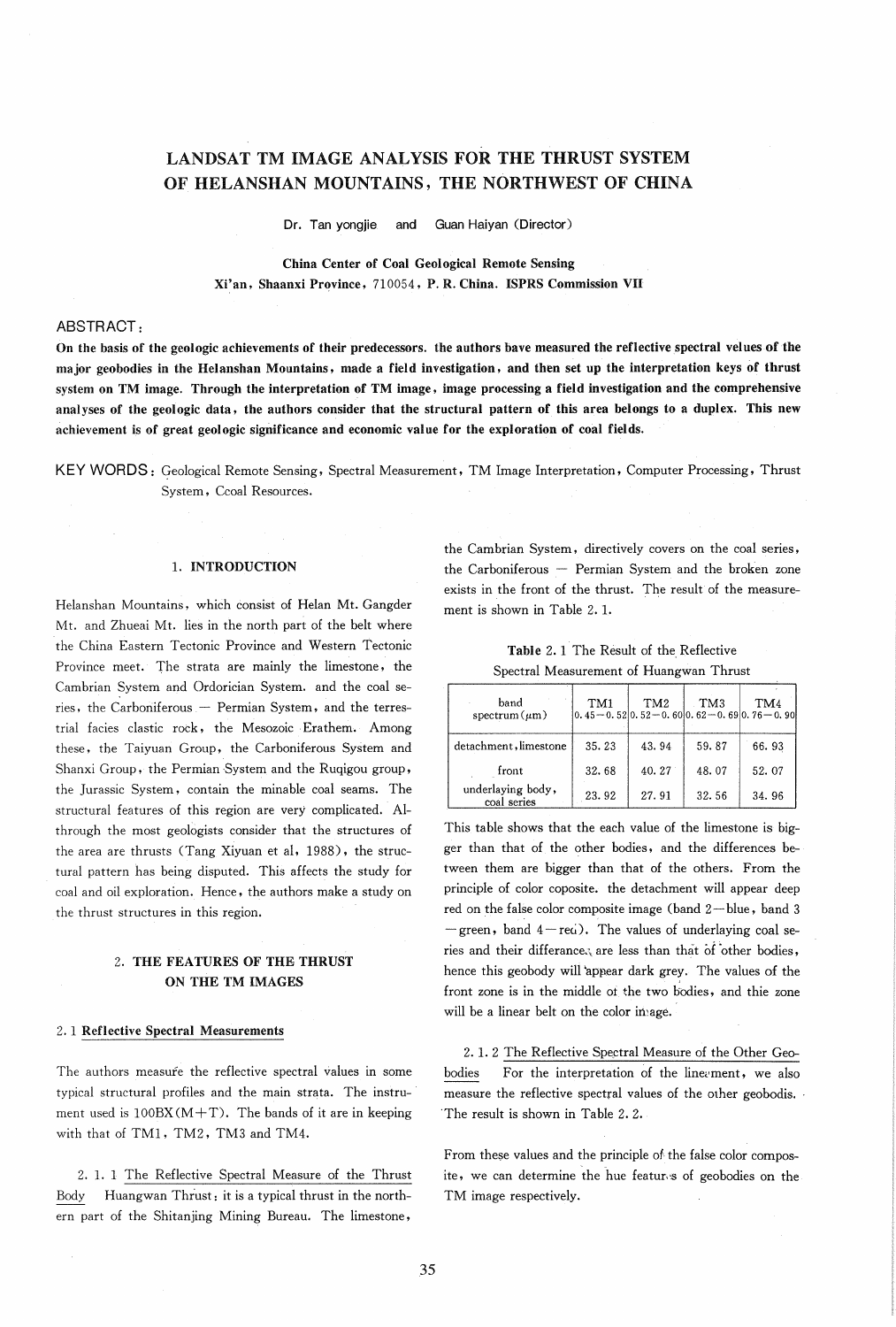| band                                 | TM1           | TM <sub>2</sub> | TM <sub>3</sub> | TM4           |
|--------------------------------------|---------------|-----------------|-----------------|---------------|
| $spectrum(\mu m)$                    | $0.45 - 0.52$ | $0.52 - 0.60$   | $0.62 - 0.69$   | $0.76 - 0.90$ |
| metamorphic rock<br>PrePaleozoic Era | 40.29         | 46.40           | 52.96           | 56.13         |
| coal series,<br>Jurassic System      | 19.71         | 19.51           | 19.17           | 22.51         |
| the zone of Zheng -<br>viguan Fault  | 31.71         | 37.37           | 39.58           | 42.39         |

Table 2. 2 The Value of reflective spectral measure of the other geobodies

### 2. 2 Interpretation Keys Of Geobodies on the TM Images

2. 2. 1 Interpretation keys of Strata on the TM Image From the reflective spectral values, principle of color composite, the analysis of image features and the field investigation, we obtain the interpretation keys of the strata. The metamophic rock. the Pre- Palaeozoic Era: yellow brown, perfectly round in shape and dendritic drainage system; The limestone, the Lower Palaeozoec Erathem: deep red-dark red, and block or slice in shape, and nonlayers on the image and the strong dendritic drainage system; The coal series, Carboniferous - Permian System, light grey, dark grey or grey - yellow, and slice in shape, and the water drainage alone lineaments or faults; The clastic rock,  $Mid - Lower$ Triassic System: dark blue green, the obvious linear features and the  $" \not\equiv"$  shape in drainage system; The coal series and clastic rock. the Upper Triassic System and Jurassic System: dark  $grdy - grey$  black with yellow red. the loop folds in shape and a little drainage system.

2. 2. 2 The Interpretation keys of Thrust The authors make an analysis on the Huangwan Thrust and Xiaosongshan Thrust which is a typical fault and is similar to the former. and obtain the interpritation keys.

2. 2. 2. 1 Shape The front edge of the thrust appears in arc form and hill shape. This phenomenon can be found from the TM image obviously (see phto. l)



Phto. 1 TM false color image by computer enhance processing in Xiaosongshan

2.2. 2. 2 Hue Because of the large movement in horizontal

direction, the difference is big between the allochthon and autochthon on TM image. In this area, the allochthon of limestone appears in deep red, and the underlying clastic rock appears in light grey. The detachment body like a float over the coal series.

2. 2.2.3 Drainage System and Lineation Texture The dendritic drainage exists in the allochthon. And in the coal series and clastic rock. the terrain slopes gently and the driainage system is mostly parallel in pattern.

2. 2. 2. 4 The distribution of Lineaments Because the allochthon and autochthon come from different geobodies, the difference of linear patterm exists between them. The lineaments in the coal series are cut by that in the detachment.

On the other side. the authors also set up the interpretation keys of the other linear structures from the tone, and the form of lineament texture on the TM image.

## 3. STRUCTURAL INTERPRETATION ON TM IMAGE AND STRUCTURAL FEATURES

### 3. 1 The Structural Interpretation on TM Image



Fig. 3. 1 A sketch map showing the geologic structures in the area 1-normal fault; 2-reverse fault; 3-strike slip fault; 4-lineament structure;  $5$  - presumption and blind fault;  $6$  - thrust fault and nappe; ① Qianlishan Fault; ② Bayinobao Thrust; ③ Wuhushan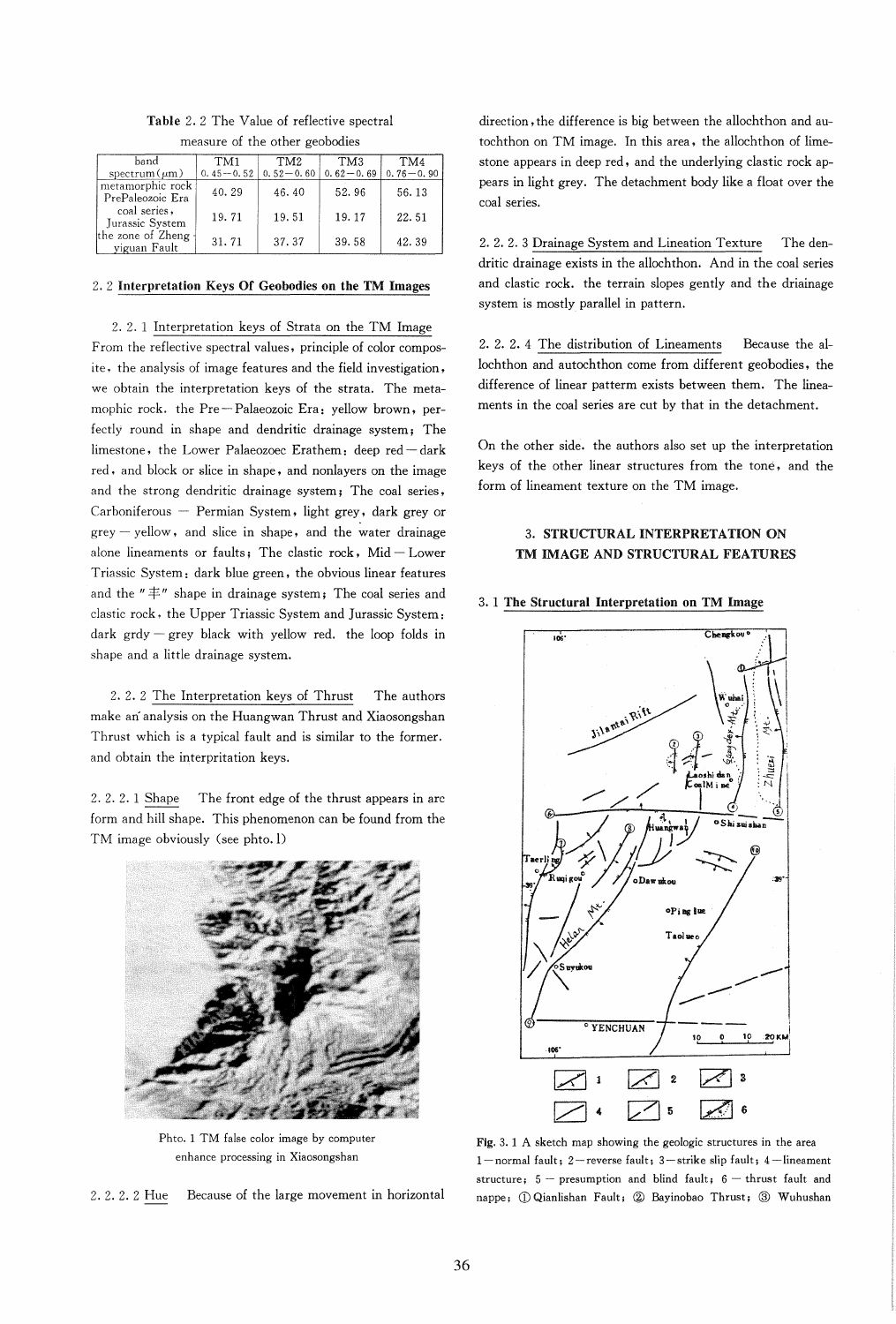Thrust; 4) Gangdershan Thrust; 5) Zhuezishan Thrust; 6) Zhengyiguan Thrust; 7 Xiaosongshan Thrust; 8 Nangou -Ruqigou Thrust; (9) Helanshan Thrust; (1) Huanghe Fault

According to the interpretation keys, we have finished the interpretation of the geomorphology, drainage system and lineaments on TM false color images at scale 1:500000 (some small area at 1:200000) respectively. Then, the authors determine the linear structures and the thrust structures. In the interpretation, some image data are processed with System 600. Through the contrast and the ratioing enhancement, the faults structures become more obvions and the others also become distinct on TM image. According to the interpretation and geologic data, the authors get the sketch map of structures of this area (see Fig. 3.1). In the interpretation, we find that the featrues of Ganger Mt. Zhuezi Mt. and Xiaosongshan are very similar on TM image and they like a series caps over the coal series. From their features and distribution on TM image, these nappes are propably one detachment. This result is difference from the predecessors' view. Then this work proposes a new point to be confirmed and this is an important enlightenment for the further research.

### 3. 2 The Structural Features in the Study Area

From the Fig. 3. 1 and the other geologic data, the authors divided the region into two parts: North Structural Part and South Structural Part

3. 2. 1 North Structural Part This part covers from Chengkou in the north to Zhengyiguan fault in the south. Its eastern border lies on the east of Zhuezi Mt. and the west border on the west of Huanghe River. The structural lines stretch at N-S direction. The structures are shown in Fig.  $3.2.$ 



Fig. 3. 2 The structural profile in the North Structural Part (Modified form Tang Xiyuan et al, 1988)

Gangdershan Thrust: It stretches along the eastern edge of the Gander Mt. at N-S direction for about 60 Km, and tends toward west. The main body of roof wall is Gnagdershan Uplift Belt, which is obvious dark red on TM color image. The core is composed of the metamorphic rock, the Archaeozoic Erathem, and the limbs are of the limestone. Wuda Syncline is on the west of the belt, and is composed of clastic rock, and coal series. A fault cut off the syncline and that belt.

Zhuezishan Thrust: This fault is very obvious on TM image. it sretches along the eastern edge of Zhuezi Mt. at  $N-$ S direction for about 100 Km and tends toward west. The roof wall is the well - known Zhueaishan Anticline. It is composed of metamorphic rock and the limestone. On the west of the anticline, there is a Kabuqi Syncline, which is composed of the strata, the Carbniferous-Permian System. It is an asymmetrical fold with a high-angle west limb. A small thrust exists between this syncline and that anticline with east dipping.

Bayinobao Thrust and Wuhushan Thrust: They are small at scale and are the same as the above mentioned features of that two thursts.

3. 2. 2 Southern Structural Part This part covers from Zhengyiguan fault in the north to Yenchuan in south, and from the west of Helan Mt. in the west to the east of Taolue County in the east, and is a zone in form at NE by north. The main faults are Xiaosongshan Thrust and Huanghe Palaeo-thrust (see Fig. 3.3).



Fig. 3. 3 The structural profile in the South Structural Part (mochified from Tang Xiyuan et al, 1988)

It is obvious on the TM image. The fault Xiaosongshan Thrust: stretches along the eastern edge of Xiaosongshan Mt. in an arc form and tends to west. The roof wall is Xiaosongshan Mt., which is composed of the limestone, the Ordovician System, and the floor wall is of the terristrial facies coal series, and the clastic rock, the Mesozoic Erathem. In many ground sites, the detachment of the limestone is directly on the coal series.

The structures are relative complex in Helan Mt. They belong to a synclinorium. This fold strdtches at NW direction. The dipping angle of the west limb is bigger than that of the east limb. There is a series of subfolds in the synclinorium. The axes of the folds turn from the NE direction in the south fo NE by north in the north, and arise and change into some small thrusts tended to west. This is an imbricate structural area.

Huanghe Palaeo-thrust: It is a presumed thrust and is in the present Huanghe Normal fault which lies along the eastern edge of Yenchuan Rift and was formed in Cenozoic Era. On the regional geologic data, the Yenchuan Rift was an asymmetric palaeo-anticline in Mesozoic Era. The east limb of the fold was cut by the thrust which moved toward east.

Zhengyiguan fault: It is very obvious on TM image and is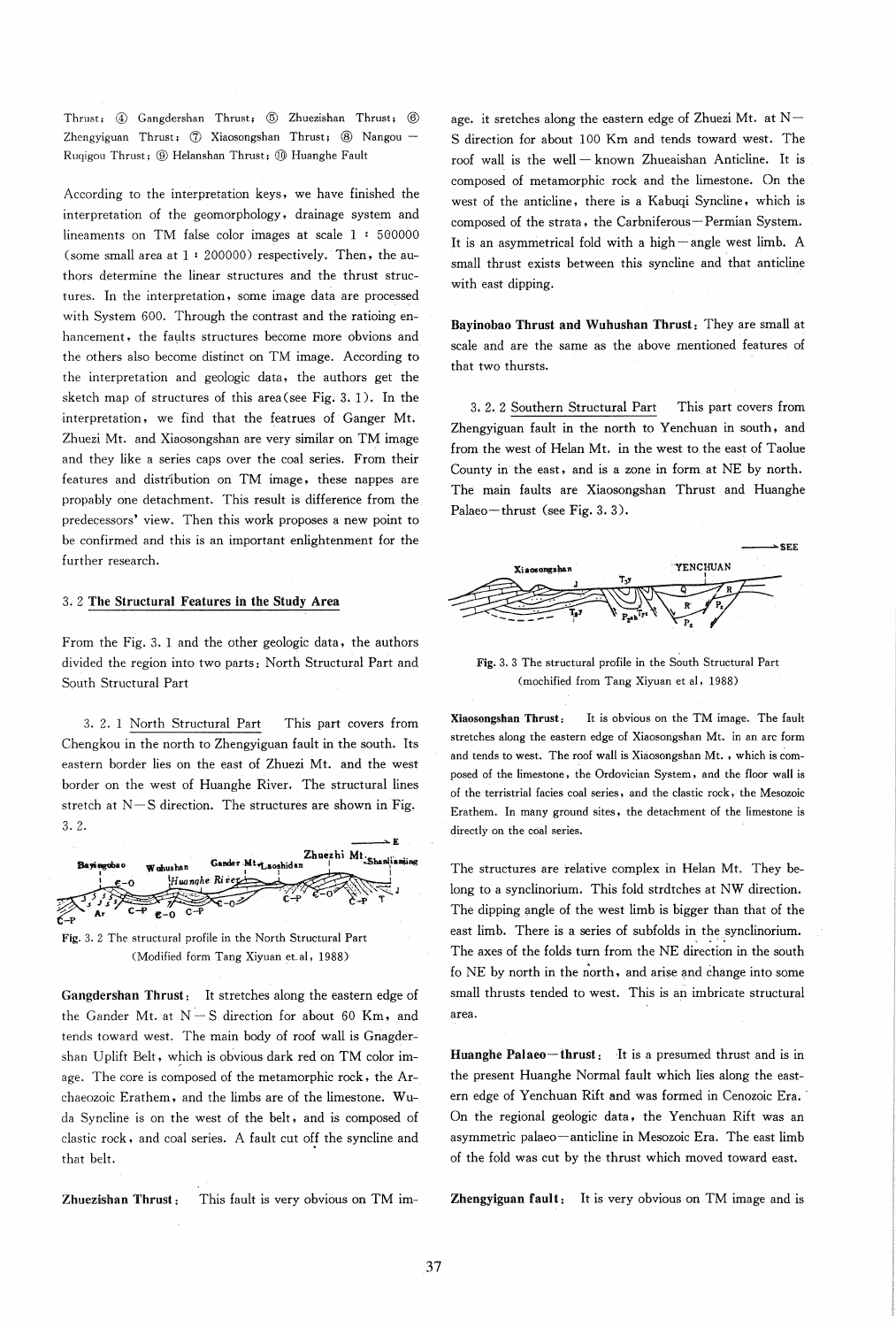a right turning transcurrent thrust. It likes a transform fault to adjust the difference of the thrust velocities of the two sides.

# 4. THE PATTERN OF THE THRUSTS AND ITS PROCESS ON COAL RESOURCE

### 4. 1 The Structureal Pattern Of Thrust System

This problem has been discussed for about 50 (Li *lie,*  1954). By the enlightenment of interpretation, the authors make a field investigation on some special sites and a comphensive analysis of the geologic data. From these results and the classical model (S. E. , Boyer, et aI, 1982) , the authors consider that the structural pattern belongs to a duplex, i,e, the present limestone bodies were one integral body in the past, below which it is a unified roof thrust, under which it is an imbricate fault zone, the main body of Helan Mt. , and below which there will be a floor thrust, under' which there do be the autochthon. The main evidences are shown as the following.

1 ). On the TM image, some roof wall of limestone of the main thrusts are in blocks with dark red. They like a series of floats over the light hue coal series and the clastic rock. The features of the nappes in the roof wall are relatively unity.

2). As above mentioned, the limestones of roof wall are cut by the low-angle fault with the underlying clastic rock, and directly cover on the underlying coal series. Fig. 4. 1 is one of examples.



Fig. 4. 1 A sketch map showing the feature of Xiaosongshan Thrust.  $O_{16}$  - Tianjingshan Group;  $J_{1-2y}$  - Yan'an group;  $J_{1a}$  -  $J_{2a}$  - Zhilue group - An' ding Group.

3). The relation between the limestone and the clastic rock which is on the west of the former, is not normal superposition. but is in fault which tends to east direction at low-angle. The best evidence is shown in Fig. 4. 2



Fig. 4. 2 A sketch map showing the structural features in Heilonggui; the southern of zhuezishan Mt.  $C_{2b}$  - Benxi Group.

4). The detachment is of a single older limestone stratum, under which it is the younger clastic rock. The surfaces under the limestones can be contacted to form one low-angle fault surface.

In the light of the duplex, there is a floor thrust below the imbricate zone. We haven't found the direct evidence on it. The main body of Helanshan Mt. is a contracted deformation because of folds and thrusts, then there must be a detachment surface below this body; In the area, the clastic rock and the coal series exist at an elevation of 1500-1800m. On the east of Zhuezi Mt. , the same stratum is under the desert (an elevation of  $1400 - 1500$ m) for about  $1600 - 2000$ m. Then, a structural surface must exist between the rock in Helanshan Mountains and the bedrock on the east of it. The two evidence indirectly confirm the detachment surface is below Helanshan Mt..

As above mentioned, the deges of nappes are at  $N-S$  diection, and some of them appear arc forms convex toward SE direction, such as Xiaosongshan nappe. The small folds in the front'of the nappes are asymmetic with high angle or reversed west limbs. These evidences show that the detachment moves toward east direction or SE by east direction.

On the space image, the authors delineate the area of thrust structures isn't less than 8000 Km2 from the distributon of limestones by image processing on a computer. The farthest distance between two limestones is 50 Km. If one detachmert of limestone is changed into this distribution, it must move over the underlying strata for 50 Km, and more. This shows that the thrust transport distance isn't less than 50 Km.

### 4.2 The Duplex Pattern for the,Exploration of Coal Field

This duplex is of great geologic significance and economic value for the exploration' of coal field. From the duplex pattern the new coal resource will be found below the limestone in Helan Mt. , Zhuezi Mt. , Gangder Mt. , etc. Furthermore. under 'the main body of Helanshan Mountains, we will find the autochthon system and will obtain a large amount of coal resources. On the other side, this new result is important for the distribution of coal ranks. The thrust can produce not only a limited dynamic metamorphism of coal, but also the movement of coal metamorphic zones for the transport of the walls. In the area, the distribution of coal ranks is abnormal: the mesozoic Era coal seam is of higher mark, but the upper Palaeozoic Era coal seam lower mark. Hence, to study the. features of the thrust structures has an important role for the coal metamoprphism.

#### 5. ACKNOWLEDGEMENTS

The authors are grateful to Li Duxing, Lue Hengxing, Chen